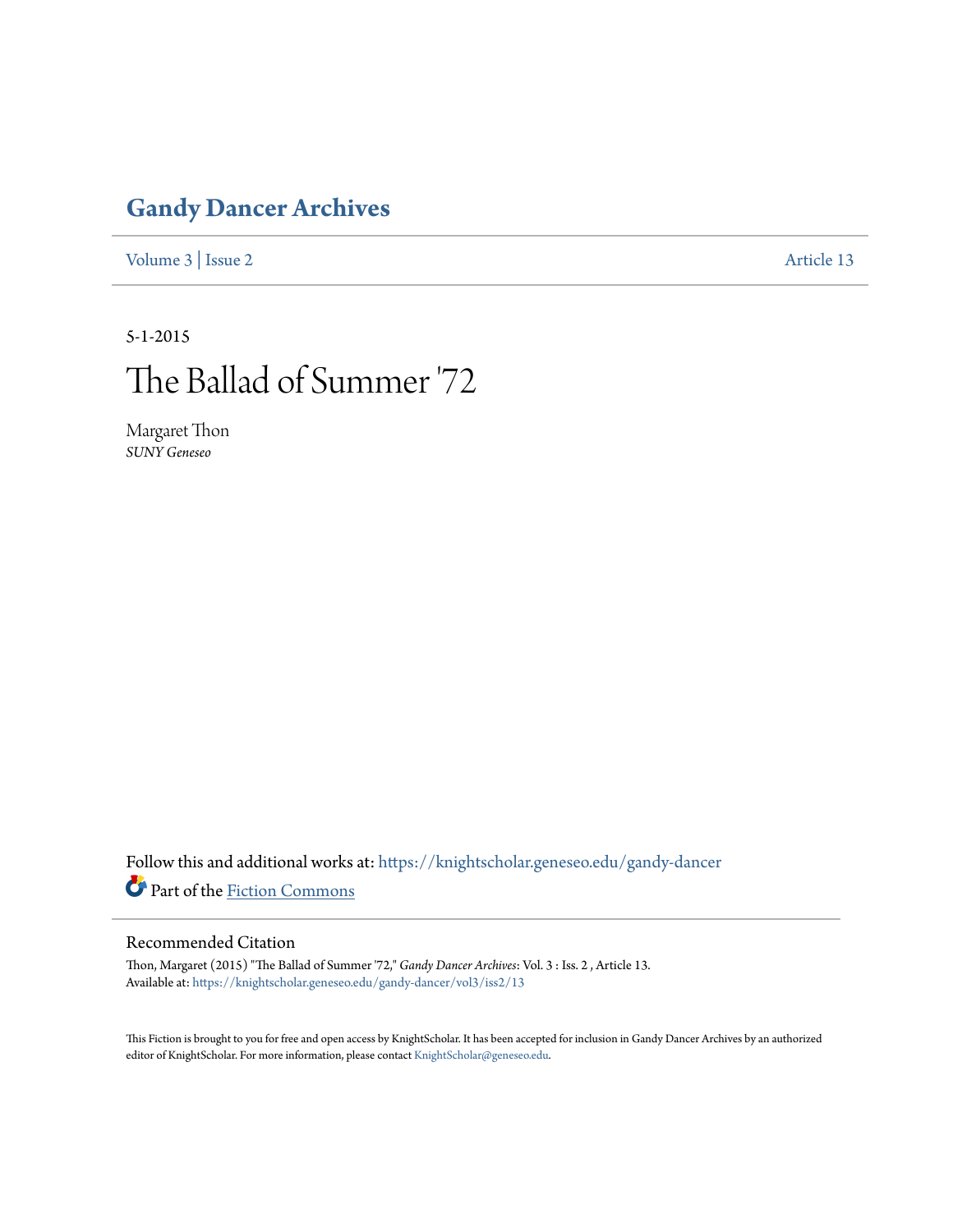## The Ballad of Summer '72

Dewey met Dawn exactly one month after he became a graduate of Coburg High School and exactly two weeks after becoming a full time employee of the creamery in Springfield.

She rolled into town with suede boots up to her knees, shorts up to her belly button, and a white collared blouse tucked neatly in. His best friend Peter hadn't warned him about her arrival. Why would he? She was Peter's cousin from Seattle and her divorcing parents wanted her to spend time in the Oregon countryside for the summer, away from the city, away from the mess of ending a twenty-year marriage. The city burst from her like her round breasts burst out between the buttons of her blouse. That first day, Dewey sat on Peter's orange loveseat, and listened to her sing-song voice jabber away about everything he had never heard about before in Coburg.

"Have you listened to the new Pink Floyd album yet?" Dawn asked. Dewey knew the band, but didn't care to keep up with their album releases. Music didn't really interest him all that much. "Oh come on, man, you've got to! It's gotta be their best one yet!" She released an exasperated breath. Her teeth were so straight, and her pale thighs were porcelain against the eggplant armchair. Dewey wished he had changed from his work boots and sweat-stiff T-shirt before coming over to Peter's house. He searched his brain, desperately trying to think of something interesting to say to Dawn.

"I work at a creamery. We make yogurt." The words tumbled from his mouth, having nothing to do with the latest music trends, and causing heat to rush from his toes to his eyebrows.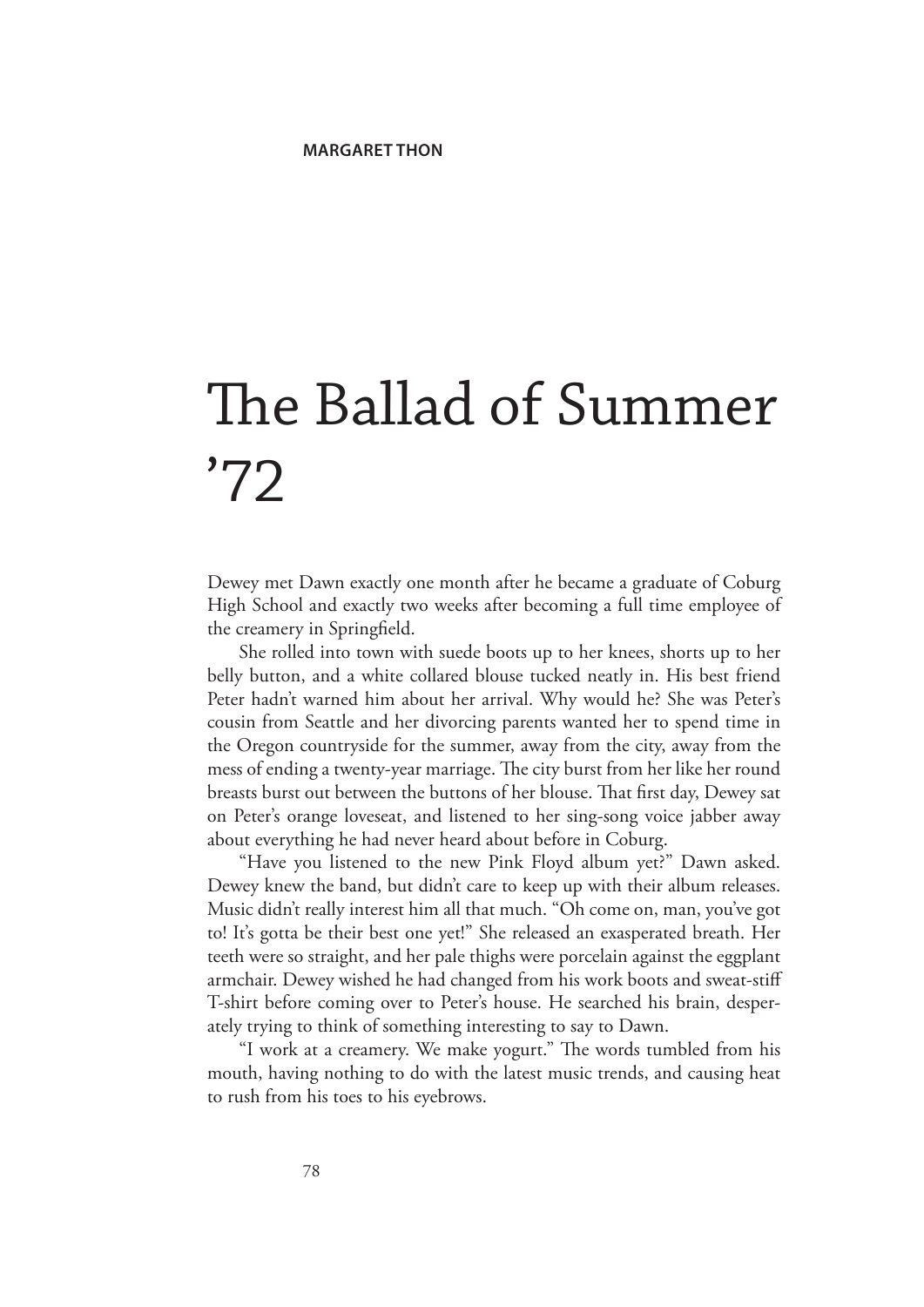"Nice one, tomato face," Peter whispered low enough for only Dewey to hear.

"Ooooooh." Dawn opened her eyes wide. "That is so awesome. I love yogurt. Seriously, it seems like that's all I eat now. I've been a vegetarian for two weeks. I read some article in *Mother Earth News* and it talked about all the shit meat production does to the environment and all the people who are starving that could be fed using the land we keep cattle on."

Dewey ran his fingers nervously through his greasy brown hair—he didn't know how to respond. How was she filled with so much knowledge? He felt like he knew so little.

"Yeah, yeah, I thought about doing that once," Dewey lied.

"No, you have NOT, you had a triple-dog-hot-dog at dinner last night." Peter ratted Dewey out.

Dawn just smiled, ignoring her cousin. "Well, I could give you some pointers if you wanted to try again."

Dewey realized she was the kind of girl who always knew what to say.

"I'd like that." His green eyes locked with her brown ones, and Dewey swore they could hear his heart beating all the way to the silent monasteries of India.

"So what're you boys doing tomorrow night? It is Saturday, after all." Dawn raised her eyebrows mischievously.

"Uh, drinking some beers. Maybe having a fire out back by the barn," Peter responded. Dewey and Peter had been taking every chance they got to enjoy the summer—the risk of getting drafted was always in the back of Dewey's mind, but never discussed. Dewey felt as if they had an unspoken agreement; if one of them got sent, the other would go too. That was just the kind of friends they were.

"Fire, yes. Beers, nah. I've got a better idea."

The first time Dawn kissed Dewey, he was high on her Seattle peyote, and the willow tree he was standing under looked like it was part of a comic book. His fingers tangled themselves desperately in her blonde ponytail, each individual strand becoming its own spaghetti entity on his sweaty skin. His eyes widened as her cubic face moved toward him and her pillow lips grazed his sandpaper ones. A few feet away, the fire crackled to the beat of Dewey's heart, and Peter was staring at the ground, captivated by the movement of his tennis shoe in the dirt.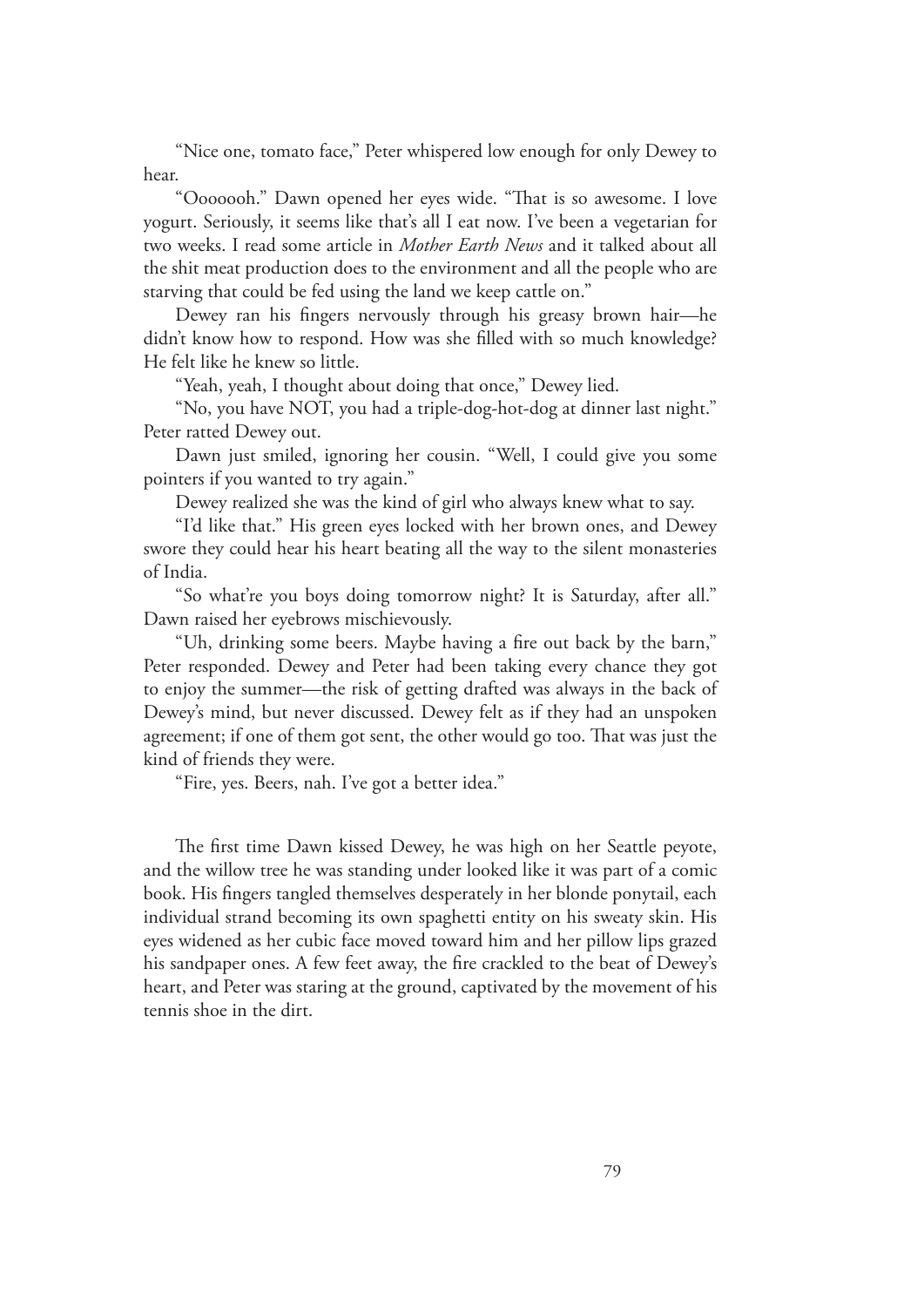"I like you, Dewey, even though you've got a silly name. It's like a nickname you'd give your friend who is always doing something. Or do you just have a perpetual sheen of morning dew on you?" Dawn's words sounded mish-mashed to Dewey, and the flames of the fire framed her body, creating a soft cocoon around her and making her pale skin glow.

"It's my grandpa's name, and I like you too, Dawn." This time Dewey glued his lips to hers, wishing the adhesive was permanent. Maybe it was the drugs, or maybe it was Jimi Hendrix's staticky solo on the transistor radio in the background, but in that moment Dewey knew Dawn Montgomery was definitely going to be his girl.

Every day after work, Dewey would speed to Peter's house on his bicycle, straight out of the city of Springfield and into Coburg's rolling fields of corn and looming red silos reaching for the sky. He would run into Peter's house to call his grandma and tell her he would be home late. His fingertips still ripe with the scent of sour milk, he would walk hand in hand with Dawn, around the quaint dairy farm. They never had a destination, until the day they found the small knoll in the woods behind the barn. They would lay down, letting the sun warm their bodies and the grass tickle them through their shirts, their hands always finding the neck or arm or thigh of the other. The sugary aroma of the flowers filled their nostrils and the KWRS station on Dawn's radio whispered tunes that Dewey had never heard.

Dewey couldn't get enough of talking to Dawn. Words flowed from his mouth as easily as the honey yogurt at the creamery stirred in the big silver vat. She told him she wanted to go to college after she graduated next year, and he told her about his dream to partner up with Peter and make the dairy farm into a state-wide business. Her nose scrunched at their plan—he should go to school and get a business degree, plus the farm was way better off staying local and homegrown, she said. Dewey shrugged it off, telling her that he had known since the sixth grade that college wasn't for him. His grandma barely made enough money as a secretary to support the two of them, even with his full-time job, let alone pay for school. Dawn suggested he pick up more hours and save, and then they could go to Oregon State together in a year. He nodded, even though he knew he would never be smart enough to get in.

Nonetheless, on the Monday following the conversation about their futures, Dewey walked into the creamery with a mission. As he entered the cool building, the early August sweat on his face began to dry. He mazed his way through the stainless steel mixers, the refrigeration systems, and his coworkers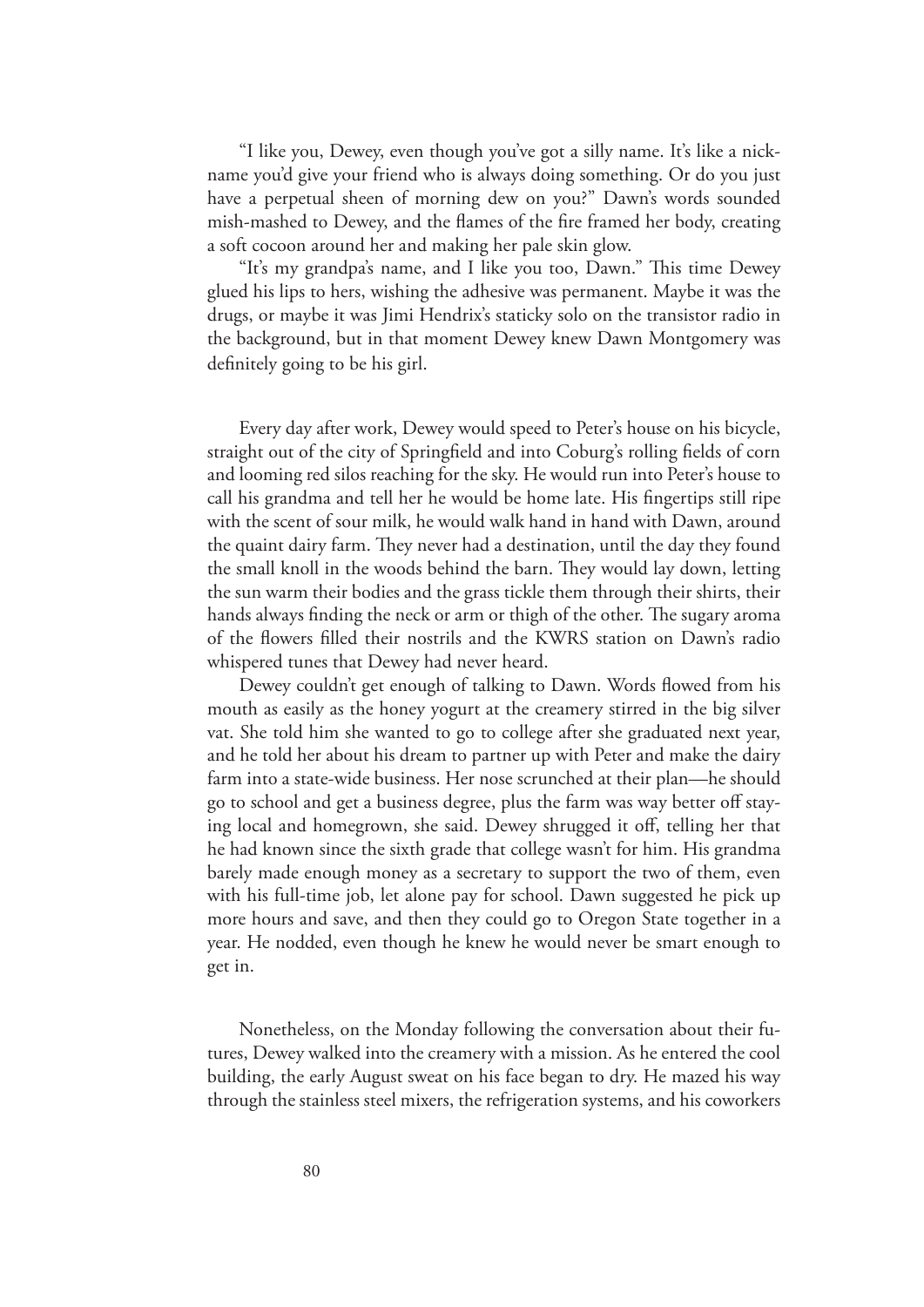before arriving at his labeling station. He straightened the pile of white labels with maroon print and immediately began gluing them to the plastic cups.

"Off to an early start this morning, Dewey." The shift manager placed his hand on Dewey's shoulder.

"Hey, Mr. Brown, I was wondering if I could pick up a few shifts here or there? I'm trying to save." Dewey looked up eagerly at his six-foot-three manager.

"I don't know, Dewey. You already work forty hour weeks," Mr. Brown said.

Dewey picked at the pile of labels in front of him. "Please." Dewey could only think about Dawn—and her hopes for him.

"You didn't hear this from me, but the creamery isn't doing so well. We're deciding who to let off—you being a new employee isn't really in your favor right now, Dewey."

"What can I do?" Dewey asked. He would have to start looking for a second job tomorrow. Maybe Peter's dad would hire him part time; he could do odd jobs around the farm.

"Actually, maybe there is something you can do. There's a big band coming to town. The owners know them, I guess, and they're coming here to play a benefit. They've got a huge following or something. Said they want to help save a local business—it's what they stand for or something. Anyway, tell your friends, and buy some tickets. This is really the creamery's last chance."

"I'll take three."

The first time Dewey brought Dawn home to meet his grandmother, he was even more nervous than when he was a participant in Coburg's fifth annual third grade spelling bee. He was hoping this case of the nerves wouldn't impact him as much as when he was eight, as he had had to run out the gym and throw up in the bathroom before he had even spelled out one word.

Dewey tried to squash the churning in his stomach with his fist as he walked into the living room. He had already put away his blanket and pillow—he didn't want Dawn to know his bedroom was their living room as well. Dewey had already told Dawn about his house but she hadn't actually faced the situation yet. The once fluffed brown carpet was worn down flat, the upholstery on the chair and couch was frayed, and their small kitchen was littered with pill bottles—evidence of his grandma's age. In her younger years, she had kept the house in tip-top shape, making its small size seem insignificant. Nowadays, his grandmother's fading health and full-time job made housekeeping too large of a task at the end of the day. One day, Dewey knew he would buy his grandmother the nice home that she deserved to retire in, with floral furniture and a big window to set her chair by.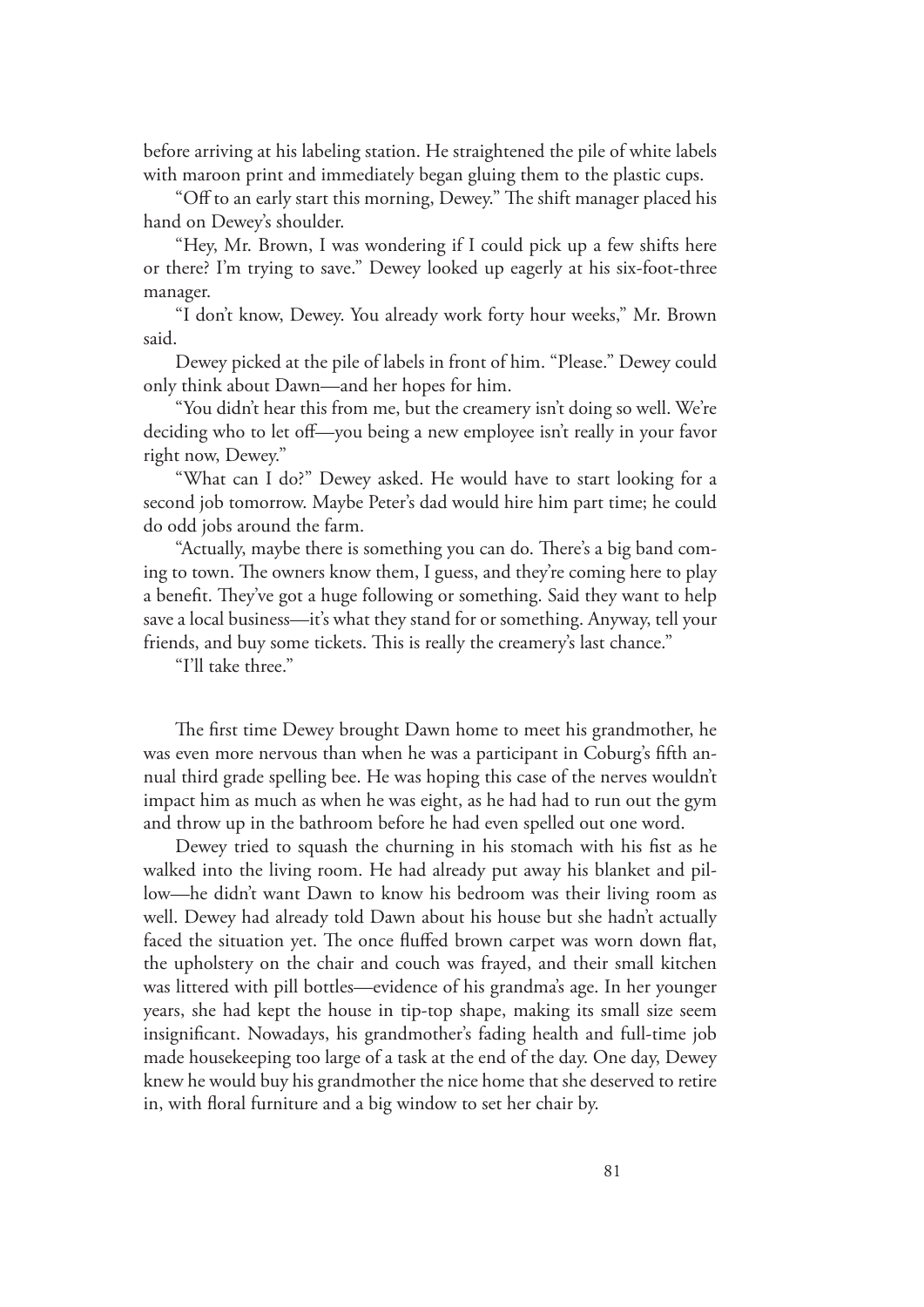"When's she getting here, Dewey?" His grandmother asked. "The chili's going to get cold." His grandmother's opinion of Dawn was yet another worry of the night. He glanced out the window, his foot tapping repetitively on the floor.

"Soon, Grandma, soon. Be nice to her, okay? I really like this girl."

"Really liking a girl at your age is trouble." His grandma frowned. She had been strict with him growing up, but fair. She'd been stuck with him ever since his mom, her daughter, died in childbirth, and his dad skipped out of town a year later. Dewey knew he was lucky to have her. His hands flushed with sweat when he heard the doorbell ring. He leaped from the chair, wanting to get to the door before his grandma.

"Hey, Dawn!" He sounded overly enthused for having seen her only an hour before. She scrunched her eyebrows in a look that said he was acting weird.

 "Hi, Mrs. Douglas, it's so nice to finally meet you. Dewey has only ever had great things to say about you." Dawn towered over his grandma as she hugged her.

His grandma put a hand to her chest, laughing, "Oh, now does he? I guess he failed to mention my reaction to the time the neighbors caught him leaving a paper bag of cow poo on their doorstep for the next innocent victim?"

"Did he really do that? What an awful child. He deserved every bit of punishment for that one." Dawn laughed as Dewey's grandma led her by the shoulders into the kitchen. Dawn turned her head back to Dewey, winked, and mouthed, "I got this."

And for the rest of the night, Dawn did have it. He could barely get a word in edgewise while the two women in his life, old and new, chattered away.

"I don't think I like them all that much," Peter said, looking skeptically at the ticket before shoving it back into his pocket and picking up a rake.

"C'mon, you can't miss out on these guys. They are so far out!" Dewey shoveled a pile of manure into the heaping wheelbarrow. Peter's dad had agreed to hire him in the afternoons after all. It was the first time he had really hung out with Peter since Dawn had arrived.

"Dawn told you all that, didn't she? You've never even listened to them, have you?" Peter asked.

"Well, not really. But they are cool. And this will help the creamery! C'mon, man, we're like blood brothers and you need to help a brother out," Dewey begged.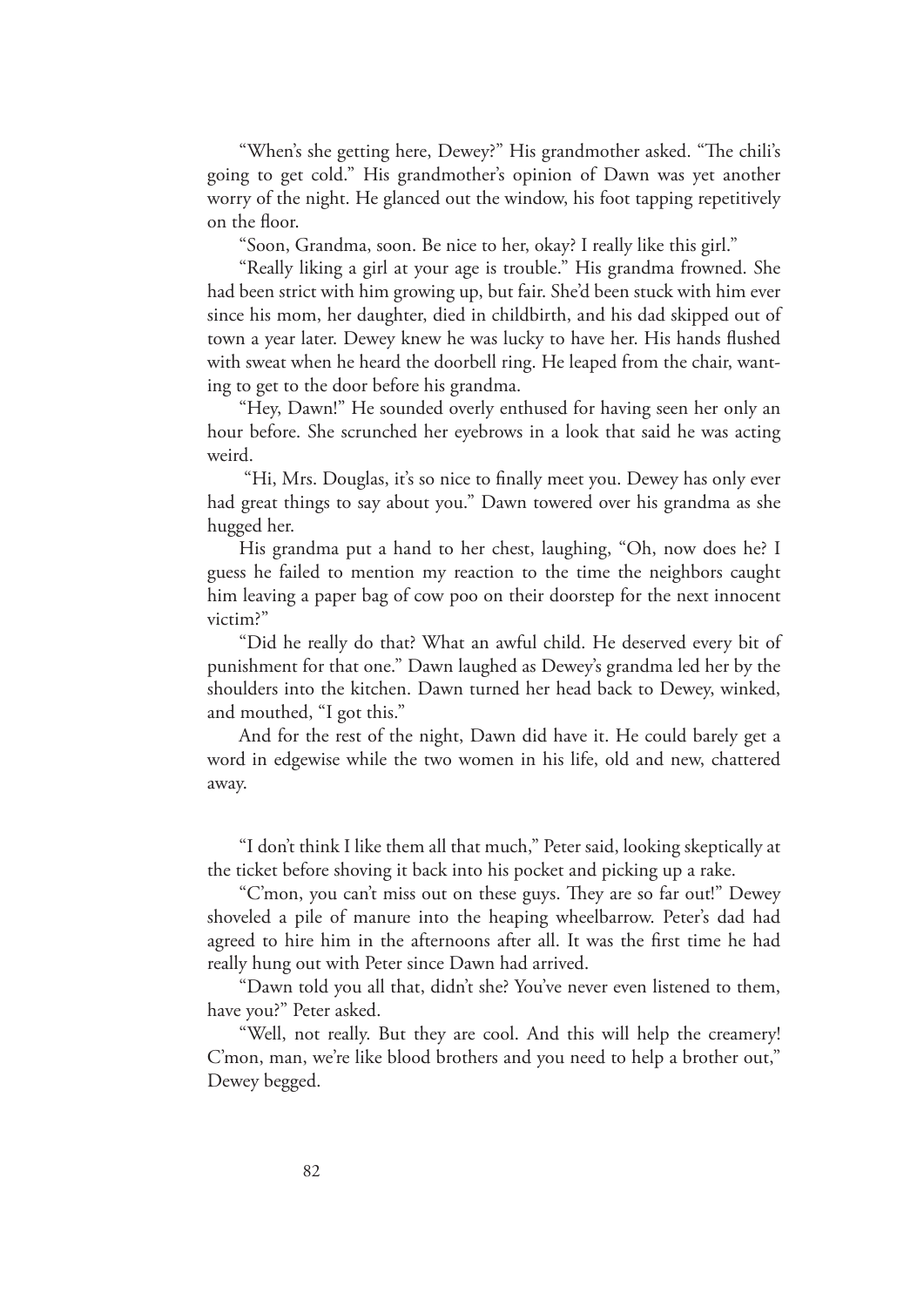"I guess I owe them something for all the milk they supplied me in elementary school," Peter said scratching his head. "I'll go, but don't expect me to stand around and watch you throw yourself at Dawn the whole time. She's just a flirt, stringing you along for the summer." Peter had stopped raking out the hay and grabbed Dewey's shoulder.

"I just think she's so…perfect. I think she might be–"

Peter's arm fell back to his side. "Shit, man. Don't even say it. Dawn is not the girl you're going to marry. She's here for the summer and that will be fun, but after that she's off to senior year and then college. She's always had big plans. Not to mention, she has plenty of dudes falling over her in Seattle, I'm sure. Ones that are going to be lawyers and doctors. Do I have to smack some sense into that thick tomato head?"

"We'll be business men soon, Peter," Dewey said.

"Are you stupid? That's never going to happen, Dewey, that was just us kids talking. For all we know, we're both going to get called up to Vietnam tomorrow. If not, well, I'm going to work on the farm until my dad's back gives out for good, then I'll take over completely. You, you're going to work at the creamery, maybe move through the ranks to shift manager. We aren't going anywhere, Dewey. Got it?"

Dewey nodded, but he didn't get it. Peter's words sounded to him like jealous slurs. Dewey knew that Peter was upset that he was spending so much time with Dawn, and so little with him. He was upset that Dewey's life was coming together so quickly, and his was the one going nowhere. Dewey wasn't going to let Peter's jealousies convince him that his feelings for Dawn were false. He wasn't going to let Peter degrade the dream they had talked about since they were young. The friends worked in silence for the rest of the afternoon, breathing in the potent fumes of cow manure.

When Dewey arrived at Peter's house the day of the benefit concert, sweat was already soaked through his T-shirt, and the late August heat was baking him like a cake in the oven. As he walked up the uneven steps of Peter's house, Dewey wondered if his friend would be joining them. He hadn't seen him since their confrontation in the barn. Before he even got to the door, a twirling Dawn exploded through it and into his arms.

"I am so unbelievably excited for today!" she sang.

"Me too!" Dewey tried to match her enthusiasm as he looked over her shoulder trying to see if Peter was in the foyer.

"But you have no idea how long I've waited to see this band. Oh my, I'm sorry but I would leave you for any one of them. I've missed the Seattle music scene so much."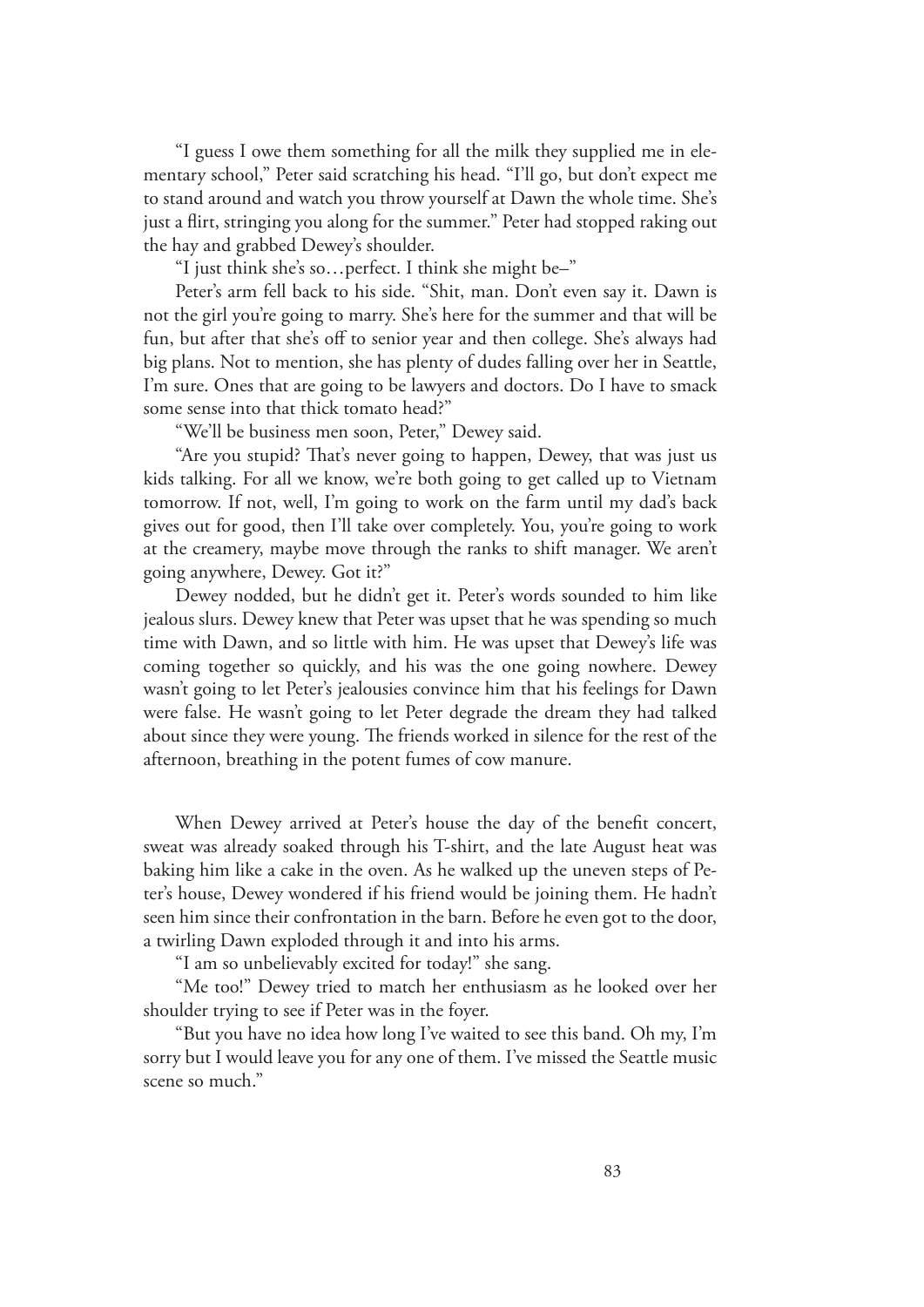"Well, we had better get going," Dewey said, distracted and trying not to sound too disappointed that Peter wasn't coming. The pair was halfway down the driveway before Dewey heard the screen door slam.

"How do you chumps expect to get to the concert in this heat?" Peter asked, dangling the keys to his dad's truck. "C'mon, hop in."

The trio arrived at the venue early in order to get the best spot possible. After snaking their way through all of the cars, heat waves rippling off the hoods, they finally found themselves in the sprawling grassy lawn. They were two hours early and already hundreds of people were crowded around the stage. Dewey felt like every time he turned around, the swarm of bodies on the lawn increased and the prevalence of armpits doubled by the minute. The creamery was going to make so much money. Dawn pulled out a Sucrets tin from the pocket of her overalls.

"Hey, give me one of those." Dewey held out his hand. Dawn did not pull a cough drop out of the tin as he expected.

"How about one of these?" She smiled with her eyes as she placed the joint between her lips and expertly struck a match.

"Even better, I suppose."

By the time the band came onstage, Dewey's mouth was as dry as the bota bag of wine they had brought from home. There was no water to be found at the concert, but Dewey didn't care—no one cared. As soon as the guitarist's fingers struck the first chord the entire crowd—Dewey had estimated it was over twenty thousand people by now—began bobbing to the rhythm. Men and women alike had stripped naked, from heat and hazy drugs. Breasts hit off-beats. Bodies bounced off each other creating a slippery sea of skin in front of Dewey. Babies sat high on the shoulders of their ponytail rocking fathers, waving their arms in glee. The singer's easygoing vocals projected across the lawn, filling Dewey's head with a cloud of happiness.

In a few years, Dewey would be reminded of this moment of unadulterated joy as he drove with Peter to Lane Community College to attend their first business class. It was the first time he would hear the song since that day. He would remember Dawn, and how she had left him a week after the show, rolling out as quickly as she had arrived. He'd remember the postcard she'd send him later that year from New York. She had snagged a secretarial position with a top recording company. Dawn never went to Oregon State, Dewey's grandmother died in the summer of 1973, and it had taken him three years at the creamery to save up enough money to take a college course.

"Remember this show, man? Damn. Those were the days," Peter would say.